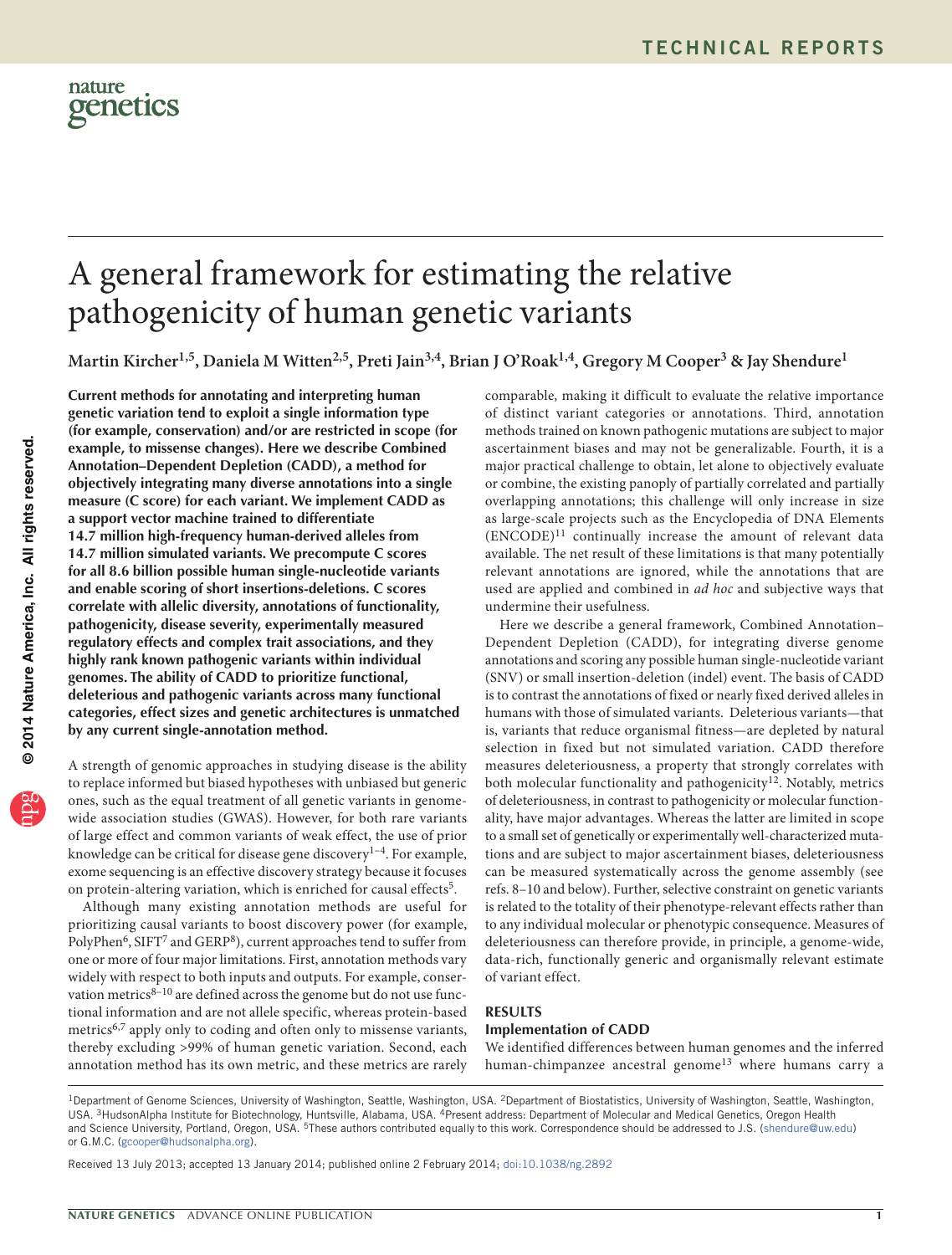derived allele with a frequency of at least 95% (14.9 million SNVs and 1.7 million indels). Nearly all of these events are fully fixed in the human lineage, with fewer than 5% appearing as nearly fixed poly-morphisms in the 1000 Genomes Project<sup>[14](#page-5-10)</sup> variant catalog (derived allele frequency ( $DAF$ )  $\geq$  95%). To simulate an equivalent number of *de novo* mutations, we used an empirical model of sequence evolution with CpG dinucleotide–specific rates and mutation rates locally estimated on a 1-Mb scale (**Supplementary Note**). Mutation rate parameters as well as the size distribution for indels were estimated from six-way primate genome alignments<sup>[15](#page-5-11)</sup>.

To generate annotations, we used the Ensembl Variant Effect Predictor<sup>16</sup> (VEP), data from the ENCODE Project<sup>11</sup> and information from UCSC Genome Browser tracks[17](#page-5-13) (**Supplementary Table 1**). Annotations spanned a range of data types, including conservation metrics such as GERP<sup>[8](#page-5-5)</sup>, phastCons<sup>[9](#page-5-14)</sup> and phyloP<sup>[10](#page-5-6)</sup>; regulatory information<sup>11</sup> such as genomic regions of DNase I hypersensitivity<sup>18</sup> and transcription factor binding<sup>[19](#page-5-16)</sup>; transcript information such as distance to exon-intron boundaries or expression levels in commonly studied cell lines<sup>[11](#page-5-7)</sup>; and protein-level scores such as those generated with Grantham<sup>20</sup>, SIFT<sup>[7](#page-5-4)</sup> and PolyPhen<sup>6</sup>. The resulting variant-byannotation matrix contained 29.4 million variants (half fixed or nearly fixed human-derived alleles ('observed') and half simulated *de novo* mutations ('simulated')) and 63 distinct annotations, some of which were composites that summarized many underlying annotations (**Supplementary Tables 1** and **2**, and **Supplementary Note**).

We first assessed the validity of our general approach by constructing a series of univariate models that contrast observed and simulated variants using each of the 63 annotations as individual predictors (**Supplementary Note**). Nearly all models were highly predictive for distinguishing observed and simulated variants (**Supplementary Tables 3**–**5**) and were consistent with expectation. For example, we found a nearly 20-fold depletion of nonsense variants, a 2-fold depletion of missense variants and no depletion of intergenic or upstream or downstream variants (**Supplementary Table 6**). Nonsense and missense mutations that occurred near the start sites of coding DNA were more depleted than those occurring near the ends (**Supplementary**  The best-performing individual annotations were protein-level metrics such as PolyPhen<sup>6</sup> and SIFT<sup>7</sup>, but these evaluated only missense variants (0.63% of all variants in the training data are missense; of these, 88% had defined PolyPhen values and 90% had defined SIFT values). Conservation metrics were the strongest individual genomewide annotations (**Supplementary Table 3**).

We also examined correlations between annotations (**Supplementary Fig. 2**) and the value of adding interaction terms between annotations (**Supplementary Fig. 3**). Many annotations were correlated, and many interactions had area under the curve (AUC) values above 0.5, but only a handful of interacting pairs meaningfully improved a simple additive model. Overall, these analyses demonstrate that substantial biological differences are present between the observed and simulated variants with respect to the 63 annotations and that linear models capture much of this information.

We next trained a support vector machine<sup>21</sup> (SVM) with a linear kernel on features derived from the 63 annotations, supplemented by a limited number of interaction terms (**Supplementary Fig. 4**, **Supplementary Tables 1** and **2**, and **Supplementary Note**). Ten models, independently trained on observed variants and different samples of simulated variants, were highly correlated (all pairwise Spearman rank correlations > 0.99; **Supplementary Fig. 5**). An average of these models was applied to score all 8.6 billion possible SNVs of the human reference genome (GRCh37). To simplify interpreta-tion in some contexts, we also defined phred-like<sup>[22](#page-5-19)</sup> scores (scaled C scores) on the basis of the rank of the C score of each variant relative to all 8.6 billion possible SNVs, ranging from 1 to 99 (**Supplementary**  Note). For example, substitutions with the highest 10% (10<sup>-1</sup>) of all scores—that is, those least likely to be observed human alleles under our model—were assigned values of 10 or greater ('≥C10'), whereas variants in the highest 1% (10<sup>-2</sup>), 0.1% (10<sup>-3</sup>), etc. were assigned scores '≥C20', '≥C30', etc.

### **Genome-wide properties of C scores**

We first calculated the proportion of all possible substitutions with a given scaled C score having specific functional consequences (**[Fig. 1](#page-1-0)**



**Table 7**), and variants within 20, and especially within 2, nucleotides of splice junctions

**© 2014 Nature America, Inc. All rights reserved.**

2014 Nature America, Inc. All rights reserved.

<span id="page-1-0"></span>Figure 1 Relationship of scaled C scores and categorical variant consequences. (a) Proportion of substitutions with a specific consequence for each scaled C score bin. (b) Proportion of substitutions with a specific consequence after first normalizing by the total number of variants observed in that category. The legend includes in parentheses the median and range of scaled C score values for each category. Consequences were obtained from Ensembl VEP[16](#page-5-12) (Supplementary Note); for example, noncoding refers to changes in annotated noncoding transcripts. Detailed counts of functional assignments in each C score bin are provided in

Supplementary Table 8. (c) Violin plots of the median C scores of potential nonsense (stopgain) variants for genes that harbor at least 5 known pathogenic mutation[s48](#page-5-20) (disease); are predicted to be essential<sup>23</sup>; harbor variants associated with complex traits<sup>41</sup> (GWAS); harbor at least 2 loss-of-function mutations in 1000 Genomes Project data<sup>49</sup> (LoF); encode olfactory receptor proteins; or are in a random selection of 500 genes (other; Supplementary Note).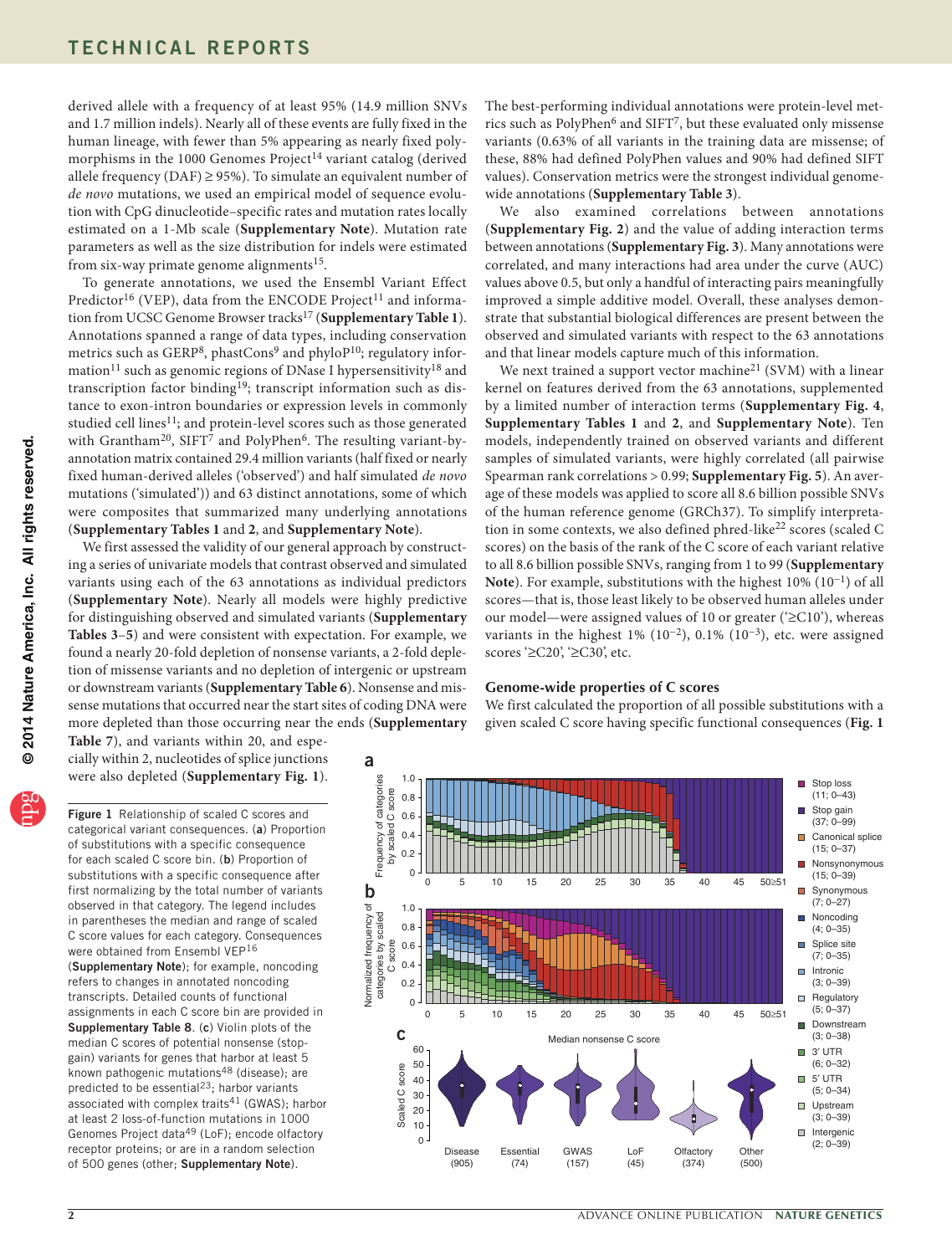and **Supplementary Table 8**). Although trained solely on differences between observed and simulated variants rather than on sets of known disease-causing variants that might introduce ascertainment bias, C scores were highest for potential nonsense variants (median of 37) and were next highest for missense and canonical splice-site variants (median of 15), whereas intergenic variants comprised the variants with the lowest C scores (median of 2). However, 76% of potential SNVs with C score of  $\geq$ 20 were noncoding (falling into categories other than missense, nonsense, canonical splice site or stop loss), whereas 74% of potential missense and 18% of potential nonsense SNVs had C scores <20. Further, within each functional class, there were distinctions that are biologically relevant and are likely predictively useful. For example, potential nonsense variants—often treated as a homogeneous group in disease studies—in olfactory receptor genes had lower scores than variants in other genes, whereas potential nonsense variants in genes found previously to be essential[23](#page-5-21) had higher scores (**[Fig. 1](#page-1-0)**, bottom, and **Supplementary Fig. 6**). C scores thus capture a considerable amount of information, both in comparisons of functional categories and analysis within specific functional categories. Of note, these distinctions were absent or muted with other measures, either owing to missingness (for example, for missense-only measures) or lack of functional awareness (for example, conservation measures cannot distinguish between a nonsense and a missense allele at a given position).

We next compared scaled C scores with levels of genetic diversity, finding that C scores were negatively correlated with the DAFs of variants listed by the 1000 Genomes  $Project<sup>14</sup>$  or the Exome Sequencing Project[24](#page-5-24) (ESP) (**[Fig. 2a](#page-2-0)** and **Supplementary Figs. 7**–**9**), depletion of human genetic variation from the 1000 Genomes Project catalog (**[Fig. 2b](#page-2-0)**) and depletion of chimpanzee-derived variants (**[Fig. 2c](#page-2-0)**). Notably, these validation data sets had minimal overlap with the observed subset for the training data, which consisted only of fixed or nearly fixed (DAF > 95%) human-derived alleles. Furthermore, although we could not fully eliminate confounding by these factors, the negative correlation between C scores and DAFs for standing variation was robust to controlling for variation in background selection, local GC content, local CpG density and site-based conservation (**Supplementary Fig. 9**).

### **C scores of functional or pathogenic variants**

We next sought to assess the usefulness of CADD in prioritizing functional and disease-relevant variation within five distinct contexts.

First, for *KMT2D* (*MLL2*), the gene mutated in Kabuki syndrome, C scores enabled the discrimination of a diverse set of disease-associated alleles<sup>25</sup> from rare, likely benign variants listed in ESP<sup>24</sup> (Wilcoxon rank-sum test  $P = 9.9 \times 10^{-94}$ ;  $n = 210$  disease associated/679 likely benign). Other metrics were markedly inferior in terms of accuracy or comprehensiveness (**Supplementary Fig. 10**).

Second, for *HBB*, the gene mutated in β-thalassemia, C scores of disease-associated alleles<sup>26</sup>—a set of indels ( $n = 93$ ) and SNVs ( $n = 119$ ) with regulatory/upstream ( $n = 54$ ), splicing ( $n = 37$ ), missense ( $n = 22$ ), nonsense ( $n = 18$ ) and other effects—were significantly and more strongly correlated with 3 levels of phenotypic severity than other measures (Kruskal-Wallis rank-sum test *P* = 2.4 × 10−7; *n* = 48 mild/65 intermediate/99 severe; **Supplementary Fig. 11**).

Third, pathogenic variants curated by the US National Institutes of Health (NIH) ClinVar database<sup>27</sup> were well separated from likely benign alleles (ESP<sup>24</sup> DAF  $\geq$  5%) matched to the same categorical consequences (Wilcoxon rank-sum test  $P < 1 \times 10^{-300}$ ,  $n = 8,174$  pathogenic/8,174 likely benign; **[Fig. 3](#page-3-0)** and **Supplementary Figs. 12**–**16**). We note that there was substantial overlap between ClinVar and the training data underlying PolyPhen. When the corresponding sites were excluded from the test data set or when PolyPhen was excluded as a training feature from CADD, C scores continued to outperform all or nearly all missense-only metrics and conservation measures (**Supplementary Fig. 12**).

Fourth, C scores strongly correlated with the number of observed somatic cancer mutations in *TP53* (encoding p53) reported to the International Agency for Research on Cancer (IARC) (Spearman rank correlation =  $0.38$ ,  $P = 6 \times 10^{-73}$ ,  $n = 2,068$ ; **Supplementary Note**).

Fifth, we examined two enhancers<sup>[28](#page-5-28)</sup> and one promoter<sup>29</sup> in which we previously performed saturation mutagenesis. C scores were significantly correlated with experimentally measured fold change in absolute expression from individual variants and were overall more significantly correlated than measures of sequence conservation

<span id="page-2-0"></span>Figure 2 Relationship between scaled C scores and genetic variation. (a) Mean DAF by scaled C score for variants listed by the 1000 Genomes Project<sup>14</sup> or ESP<sup>[24](#page-5-24)</sup>. Dashed lines indicate mean DAF values, and confidence intervals indicate  $1.96 \times$  s.e.m. for DAFs in each bin. (b) Underrepresentation of polymorphic sites in 1000 Genomes Project data. (c) Under-representation of chimpanzee lineage–derived variants. Underrepresentation is defined as the proportion of 1000 Genomes Project (b) or chimpanzeederived (c) variants in a specific scaled C score bin divided by the frequency with which that scaled C score is observed for all possible mutations of the human reference assembly (10<sup>C score/−10</sup>). The stronger under-representation of chimpanzee-derived variants relative to 1000 Genomes Project variants is expected given that the former are mostly fixed or high-frequency variants (and have survived many generations of purifying selection), whereas the latter are mostly low-frequency variants. Depletion values in b,c for C score bins other than 0 are significantly different from expectation (binomial proportion test, all *P* < 1 × 10−11).

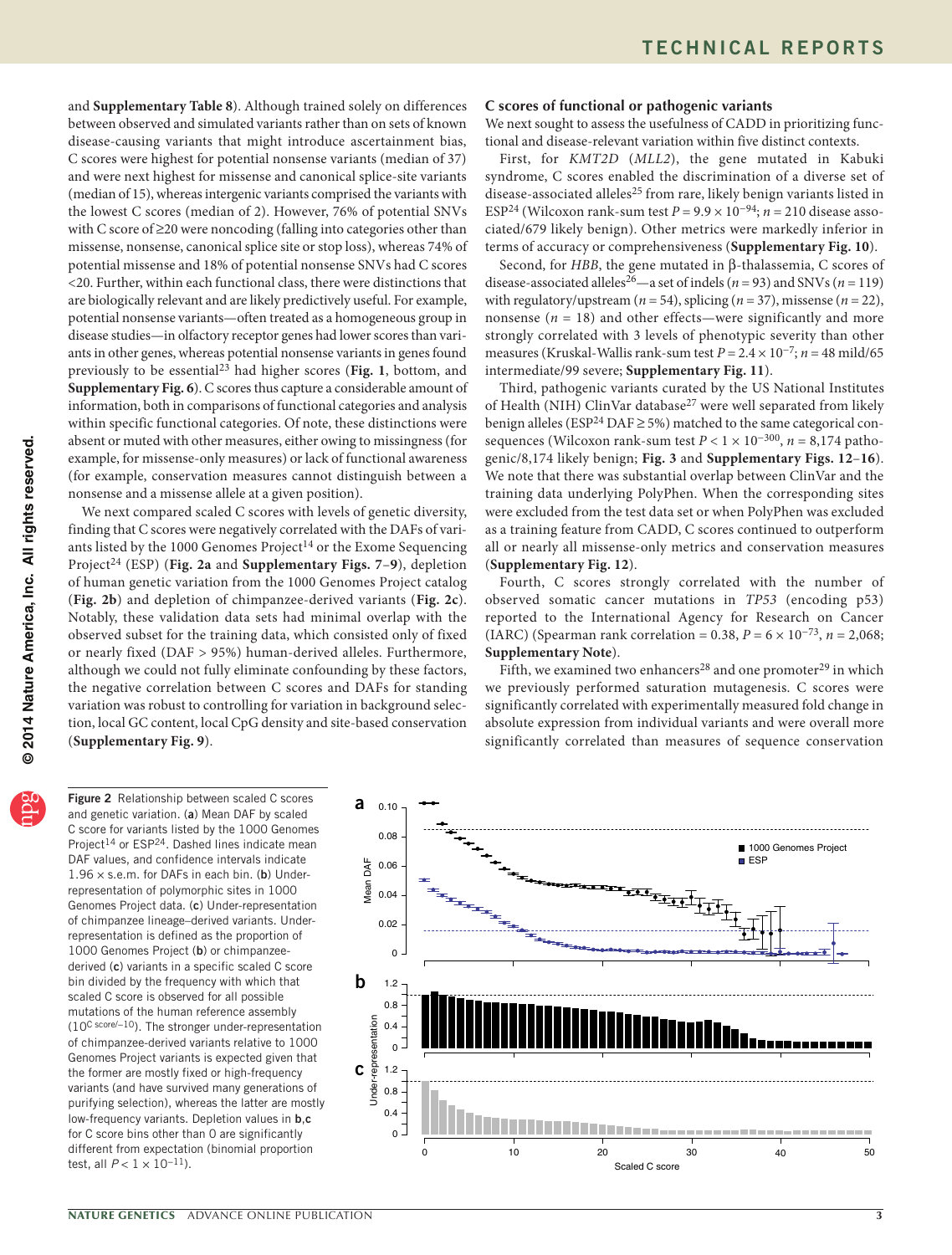<span id="page-3-0"></span>Figure 3 Sensitivity of methods in distinguishing pathogenic and benign variants. Receiver operating characteristics (ROCs) are shown discriminating curated, pathogenic mutations defined by the ClinVar database<sup>27</sup> from matched, likely benign ESP alleles (DAF  $\geq$  5%)<sup>24</sup> with the same categorical consequence. (a) Genome-wide variants for which GerpS, PhCons and phyloP scores are defined  $(n = 16,334)$ . (b) Analysis limited to missense changes ( $n = 15,154$ ), with missing values imputed to an upper limit of each score. (c) Analysis limited to missense changes for



which PolyPhen, SIFT and Grantham scores are all defined ( $n = 13,358$ ). Versions of the plot in c that exclude overlap between PolyPhen training data and the ClinVar database or use a CADD model trained without PolyPhen as a feature are shown in Supplementary Figure 12. Area under the curve (AUC) values are provided for each of the scores used.

(Spearman rank correlation of combined data =  $0.31$ ,  $P = 1.9 \times 10^{-65}$ , *n* = 2,847; **Supplementary Fig. 17**).

Collectively, these analyses demonstrate that CADD is quantitatively predictive of deleteriousness, pathogenicity and molecular functionality, both protein altering and regulatory, in a variety of experimental and disease contexts. In each of these contexts, the predictive usefulness of CADD was much better than measures of sequence conservation, the only comprehensive type of variant score, and also tended to be better, in most cases substantially so, than function-specific metrics when restricted to the appropriate variant subsets.

## **Application of CADD to human genetics**

We next considered how CADD might be useful in evaluating candidate variation within exome or genome-wide studies.

First, we analyzed *de novo* exome variants (SNVs and indels) identified in children with autism spectrum disorders<sup>30-34</sup> (ASD) and intellectual disability<sup>[35,](#page-5-32)[36](#page-5-33)</sup> along with unaffected siblings or controls, considering 88 nonsense, 1,015 missense, 359 synonymous, 32 canonical splice-site and 150 other variants, including indels. Variants in affected children were significantly more deleterious than variants in unaffected siblings or controls when each disorder was considered separately (**Supplementary Table 9**) or in combination (ASD + intellectual disability Wilcoxon rank-sum test  $P = 2.0 \times 10^{-4}$ ,  $n = 1,130$ probands/514 controls). Additionally, *de novo* variants in probands with intellectual disability were significantly more deleterious than

variants in probands with ASD ( $P = 4.7 \times 10^{-5}$ ,  $n = 170$  intellectual disability/960 ASD), suggesting a more deleterious global mutation burden in intellectual disability, which is consistent with the observation of increased sizes and numbers of copy number variants in intellectual disability relative to ASD<sup>37</sup>.

Second, it is well established that annotations such as PolyPhen and conservation scores are valuable in the sequencing-based identification of disease-causal genes by virtue of their ability to highly rank pathogenic variants<sup>[1,](#page-5-0)[2,](#page-5-35)38</sup>. We therefore examined the distribution of C scores for variants in the genomes of 11 individuals representing diverse populations<sup>[39,](#page-5-37)40</sup>, finding that CADD highly ranked known disease-causal (ClinVar pathogenic) variants within the complete spectrum of variation in personal genomes (**[Fig. 4](#page-3-1)**, **Supplementary Fig. 16** and **Supplementary Tables 10** and **11**). Furthermore, CADD was both more quantitative and more comprehensive in this task (for example, ~27% of pathogenic ClinVar SNVs were not scored by PolyPhen because of missing values or the restriction of PolyPhen to missense variation). Given its considerable superiority over the best available protein-based and conservation metrics in terms of ranking known pathogenic variants in the complete spectrum of variation within personal genomes, CADD will likely improve the power of sequence-based disease studies beyond that achieved with current standard approaches.

Finally, we analyzed CADD scores for SNPs identified by GWAS of complex traits, contrasting them with scores for nearby control

<span id="page-3-1"></span>among the variants identified by whole-genome sequencing in 11 human individuals from diverse populations. (a) Cumulative distribution of the rankings of 9,831 pathogenic ClinVar variants when 'spiked' into each of 11 personal genomes. For example, C scores of ~30% for ClinVar variants rank in the top 0.1% of all variants within a personal genome, and most rank in the top 1%. About 25% of pathogenic ClinVar SNVs are not scored by PolyPhen or SIFT because of missing values or the restriction of these methods to missense variation; note also that rankings for PolyPhen and SIFT are computed among missense variants only and are therefore derived from far fewer total variants (see a plot restricted to missense



variation in Supplementary Fig. 16). (b) Quantile-quantile plot of C scores for the SNVs identified in the 11 individual genomes and pathogenic ClinVar SNVs. For a given scaled C score observed in an individual, the fraction of that individual's variants with a C score at least that high was computed (*y* axis). The C score corresponding to this quantile of the distribution of all possible variants is displayed on the *x* axis. High C scores are under-represented compared to the set of all possible variants. In contrast, known disease-causal variants from ClinVar have large C scores relative to the set of all possible variants. This fact can be exploited to prioritize causal variants identified from whole-genome sequencing of individual genomes as in a (see also Supplementary Tables 10 and 11).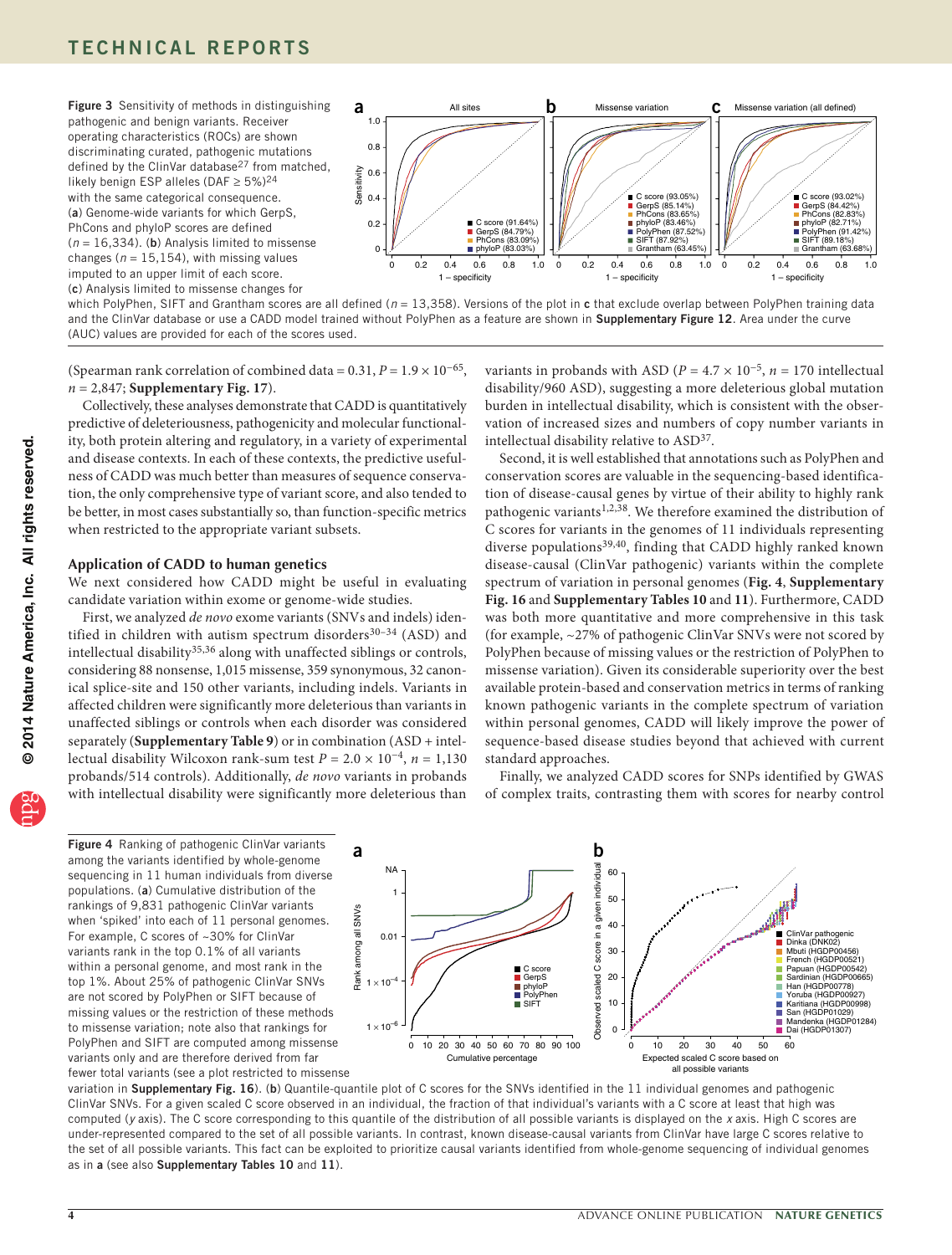

SNPs matched for allele frequency and genotyping array availability (**[Fig. 5](#page-4-0)** and **Supplementary Note**). We found that lead GWAS SNPs had significantly higher C scores than control SNPs (one-sided Wilcoxon rank-sum test *P* = 1.3 × 10−12, *n* = 5,498 GWAS/5,498 control); nearby SNPs in linkage disequilibrium with lead SNPs (tag SNPs) scored lower on average than lead SNPs but also had significantly higher scores than their matched controls ( $P = 5.1 \times 10^{-107}$ ). Differences in C score remained significant after controlling for properties such as gene-body effect, gene expression level, conservation and regulatory element overlap; each of these properties was significantly different (all *P* < 0.01) for associated and control SNPs, but none could fully explain discrepancies in C score (**Supplementary Table 12** and **Supplementary Note**). C scores for trait-associated SNPs furthermore correlated with the size of the underlying association study and with the statistical significance of the association itself (**[Fig. 5](#page-4-0)**, **Supplementary Fig. 18** and **Supplementary Note**), probably owing to the increased ability of larger studies and stronger association statistics to enrich for causal variants. Although for the most part not causal, GWAS-identified SNPs, especially strongly associated lead SNPs from large studies, were found by our analysis to be enriched for causal variants, consistent with previously observed GWAS enrich-ments for individual annotations<sup>[11,](#page-5-7)41-[44](#page-5-39)</sup>.

## **DISCUSSION**

With CADD, we describe a generic, expandable framework for integrating information contained in diverse annotations of genetic variation into a single score. We demonstrate that in a variety of contexts this approach is better, in some cases modestly but in many cases dramatically so, than other widely used annotations prioritizing functional and pathogenic variants. Further, beyond usefulness in any one setting, there are practical and conceptual advantages to CADD that should prove of major value to genetic studies of human disease. First, the information content of many individual annotations is objectively merged into a single value, which is far preferable to *ad hoc* approaches for combining annotations and is likely to improve performance, consistent with the benefits seen for consensus methods in missense mutation– specific annotation<sup>45</sup>. Second, CADD can readily incorporate expansions to existing annotations and entirely new annotations. This ability to indefinitely and readily integrate new information is crucial in light of projects such as ENCODE, which are continuously and rapidly expanding available annotations<sup>11</sup>. Third, CADD combines the generality of conservation-based metrics with the specificity of subset-relevant functional metrics (for example, PolyPhen), exploiting the advantages of both approaches while attenuating their respective disadvantages.

<span id="page-4-0"></span>Figure 5 C scores for GWAS SNPs are higher than for nearby control SNPs and are dependent on study sample size. The average scaled C score (*y* axis) is plotted for each category of SNPs, as indicated by color, relative to the sample size of the association study in which the SNP was identified (*x* axis). Sample size bins are log<sub>2</sub> scaled and mutually exclusive; for example, the bin labeled 1,024 represents all SNPs from studies with between 512 and 1,024 samples. Error bars, ±1 s.e.m. Each shaded rectangle represents overall (across all sample sizes) scaled C score mean  $\pm 1$  s.e.m. for each category as indicated by color.

CADD also has a number of limitations that may restrict its usefulness in certain analyses or may represent areas for improvement. First, C scores measure reductions in variation, which correlate with deleteriousness but are also affected by the local mutation rate, background selection, biased gene conversion and other phenomena, potentially limiting accuracy. Second, C scores reflect the proportion of variants with a given annotation pattern that are visible to selection but may not capture differences in selective intensity; other approaches, such as polymorphism-to-divergence comparisons, may be more accurate for estimating selective coefficients<sup>46</sup>. Third, there is a great need for more gold-standard data, particularly for noncoding regions of the genome, the current paucity of which limits the development of better annotations as well as our ability to validate predictions. Fourth, it is at present not possible to precisely calibrate the relationship between CADD-estimated deleteriousness and the likelihood that a variant is pathogenic. As such, C scores are best interpreted in terms of likelihood of deleteriousness rather than likelihood of pathogenicity: for example, the quantifiable extent of depletion of a given C score from chimpanzee-derived alleles (**[Fig. 2c](#page-2-0)** and **Supplementary Table 11**). Especially in discovering causal variants, CADD scores should be treated as one piece of information contributing to the totality of evidence for pathogenicity and should be evaluated as a supplement, not a replacement, for genetic information.

The one-stop nature of CADD is likely to be of great practical and conceptual value to future sequencing studies. It will minimize the scope and diversity of annotations that have to be generated, tracked and evaluated by a laboratory or project and will reduce the need for *ad hoc* combinations of filters, scores and parameters as is now routinely carried out. For example, a standard approach in exome studies is to merge missense (with or without an annotation of damaging or a given level of conservation), nonsense and splice-disrupting variants into a single, internally unranked list of protein-altering variants before genetic analysis<sup>5</sup>. With CADD, one might avoid arbitrary filters or thresholds altogether, including both coding and noncoding variants on a single, meaningfully ranked list. For example, a recent study of recessive, non-syndromic pancreatic agenesis identified five causal noncoding variants that disrupted the function of a distal enhancer of *PTF1A*[47.](#page-5-42) C scores for these noncoding, disease-causal variants (scaled scores between 23.2 and 24.5) rank them higher than 99.5% of all possible human SNVs, higher than 97% of missense SNVs in a typical exome and higher than 56% of pathogenic SNVs in ClinVar<sup>27</sup>.

Both in research and in the clinic, the capacity to define catalogs of genetic variants exceeds our ability to systematically evaluate their potential effects. This disparity will deepen as sequencing accelerates, genomes displace exomes and the array of functional categories and annotations expands. A unified, quantitative and scalable framework capable of exploiting many genomic annotations will be essential to meet the challenge posed. We anticipate that the model described here and the accompanying freely available precomputed scores for all possible GRCh37/hg19 SNVs (see URLs) will immediately be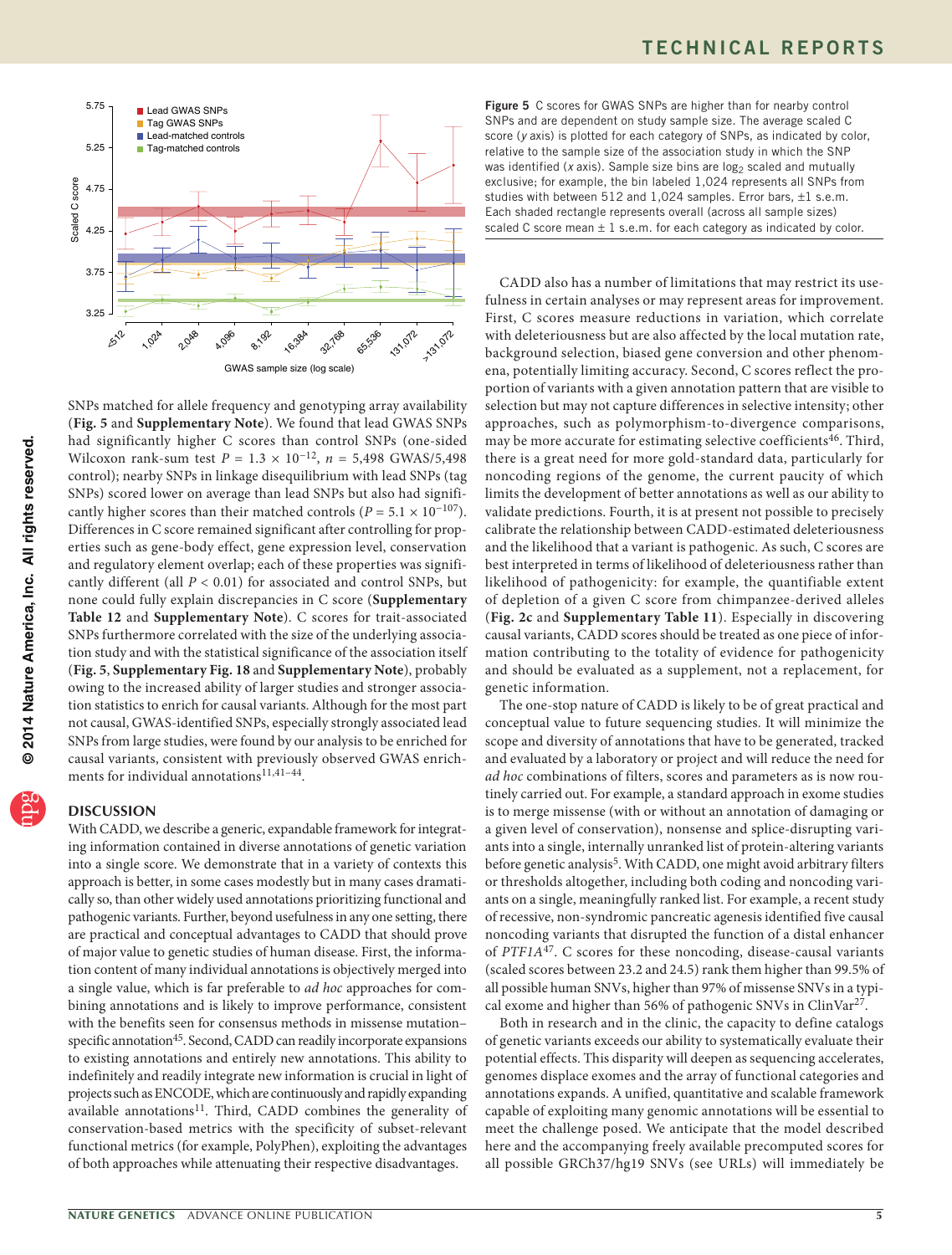# TECHNICAL REPORTS

broadly useful and will improve over time, enabling better interpretation of variants of uncertain significance in a clinical setting and improving discovery power for genetic studies of both mendelian and complex diseases.

**URLs.** CADD, <http://cadd.gs.washington.edu/>; Genome Variation Server (GVS), [http://gvs.gs.washington.edu/GVS137/;](http://gvs.gs.washington.edu/GVS137/) CADD simulator, [http://cadd.gs.washington.edu/simulator;](http://cadd.gs.washington.edu/simulator) [GWAS catalog,](GWAS catalog, http://www.genome.gov/gwastudies) [http://www.genome.gov/gwastudies](GWAS catalog, http://www.genome.gov/gwastudies).

### **Methods**

Methods and any associated references are available in the [online](http://www.nature.com/doifinder/10.1038/ng.2892) [version of the paper](http://www.nature.com/doifinder/10.1038/ng.2892).

*Note: Any Supplementary Information and Source Data files are available in the [online version of the paper.](http://www.nature.com/doifinder/10.1038/ng.2892)*

### **Acknowledgments**

We thank P. Green and members of the Shendure laboratory for helpful discussions and suggestions. Our work was supported by US NIH grants U54HG006493 (to J.S. and G.M.C.), DP5OD009145 (to D.M.W.) and DP1HG007811 (to J.S.).

### **AUTHOR CONTRIBUTIONS**

G.M.C. and J.S. designed the study. M.K. processed the annotation data and scores and developed and implemented the simulator and scripts required for scoring. P.J. and B.J.O. prepared and provided data sets and annotations. D.M.W. and M.K. developed the model and performed model training. D.M.W. performed the analysis of individual features and interactions. M.K., D.M.W., G.M.C. and J.S. analyzed the model's performance on different data sets. G.M.C. analyzed the GWAS data. J.S., G.M.C., M.K. and D.M.W. wrote the manuscript with input from all authors.

#### **COMPETING FINANCIAL INTERESTS**

The authors declare competing financial interests: details are available in the [online version of the paper.](http://www.nature.com/doifinder/10.1038/ng.2892)

Reprints and permissions information is available online at [http://www.nature.com/](http://www.nature.com/reprints/index.html) [reprints/index.html](http://www.nature.com/reprints/index.html).

- <span id="page-5-0"></span>1. Cooper, G.M. *et al.* Single-nucleotide evolutionary constraint scores highlight disease-causing mutations. *Nat. Methods* 7, 250–251 (2010).
- <span id="page-5-35"></span>2. Cooper, G.M. & Shendure, J. Needles in stacks of needles: finding disease-causal variants in a wealth of genomic data. *Nat. Rev. Genet.* 12, 628–640 (2011).
- 3. Musunuru, K. *et al.* From noncoding variant to phenotype via *SORT1* at the 1p13 cholesterol locus. *Nature* 466, 714–719 (2010).
- <span id="page-5-1"></span>4. Ward, L.D. & Kellis, M. Interpreting noncoding genetic variation in complex traits and human disease. *Nat. Biotechnol.* 30, 1095–1106 (2012).
- <span id="page-5-2"></span>5. Ng, S.B. *et al.* Targeted capture and massively parallel sequencing of 12 human exomes. *Nature* 461, 272–276 (2009).
- <span id="page-5-3"></span>6. Adzhubei, I.A. *et al.* A method and server for predicting damaging missense mutations. *Nat. Methods* 7, 248–249 (2010).
- <span id="page-5-4"></span>7. Ng, P.C. & Henikoff, S. SIFT: predicting amino acid changes that affect protein function. *Nucleic Acids Res.* 31, 3812–3814 (2003).
- <span id="page-5-5"></span>8. Cooper, G.M. *et al.* Distribution and intensity of constraint in mammalian genomic sequence. *Genome Res.* 15, 901–913 (2005).
- <span id="page-5-14"></span>9. Siepel, A. *et al.* Evolutionarily conserved elements in vertebrate, insect, worm, and yeast genomes. *Genome Res.* 15, 1034–1050 (2005).
- <span id="page-5-6"></span>10. Pollard, K.S., Hubisz, M.J., Rosenbloom, K.R. & Siepel, A. Detection of nonneutral substitution rates on mammalian phylogenies. *Genome Res.* 20, 110–121 (2010).
- <span id="page-5-7"></span>11. ENCODE Project Consortium. An integrated encyclopedia of DNA elements in the human genome. *Nature* 489, 57–74 (2012).
- <span id="page-5-8"></span>12. Kimura, M. *The Neutral Theory of Molecular Evolution* (Cambridge University Press, Cambridge and New York, 1983).
- <span id="page-5-9"></span>13. Paten, B. *et al.* Genome-wide nucleotide-level mammalian ancestor reconstruction. *Genome Res.* 18, 1829–1843 (2008).
- <span id="page-5-10"></span>14. 1000 Genomes Project Consortium. An integrated map of genetic variation from 1,092 human genomes. *Nature* 491, 56–65 (2012).
- <span id="page-5-11"></span>15. Paten, B., Herrero, J., Beal, K., Fitzgerald, S. & Birney, E. Enredo and Pecan: genome-wide mammalian consistency-based multiple alignment with paralogs. *Genome Res.* 18, 1814–1828 (2008).
- <span id="page-5-12"></span>16. McLaren, W. *et al.* Deriving the consequences of genomic variants with the Ensembl API and SNP Effect Predictor. *Bioinformatics* 26, 2069–2070 (2010).
- <span id="page-5-13"></span>17. Meyer, L.R. *et al.* The UCSC Genome Browser database: extensions and updates 2013. *Nucleic Acids Res.* 41, D64–D69 (2013).
- <span id="page-5-15"></span>18. Boyle, A.P. *et al.* High-resolution mapping and characterization of open chromatin across the genome. *Cell* 132, 311–322 (2008).
- <span id="page-5-16"></span>19. Johnson, D.S., Mortazavi, A., Myers, R.M. & Wold, B. Genome-wide mapping of *in vivo* protein-DNA interactions. *Science* 316, 1497–1502 (2007).
- <span id="page-5-17"></span>20. Grantham, R. Amino acid difference formula to help explain protein evolution. *Science* 185, 862–864 (1974).
- <span id="page-5-18"></span>21. Franc, V. & Sonnenburg, S. Optimized cutting plane algorithm for large-scale risk minimization. *J. Mach. Learn. Res.* 10, 2157–2192 (2009).
- <span id="page-5-19"></span>22. Ewing, B. & Green, P. Base-calling of automated sequencer traces using phred. II. Error probabilities. *Genome Res.* 8, 186–194 (1998).
- <span id="page-5-21"></span>23. Liao, B.Y. & Zhang, J. Null mutations in human and mouse orthologs frequently result in different phenotypes. *Proc. Natl. Acad. Sci. USA* 105, 6987–6992 (2008).
- <span id="page-5-24"></span>24. Fu, W. *et al.* Analysis of 6,515 exomes reveals the recent origin of most human protein-coding variants. *Nature* 493, 216–220 (2013).
- <span id="page-5-25"></span>25. Makrythanasis, P. *et al. MLL2* mutation detection in 86 patients with Kabuki syndrome: a genotype-phenotype study. *Clin. Genet.* <doi:10.1111/cge.12081> (16 January 2013).
- <span id="page-5-26"></span>26. Giardine, B. *et al.* HbVar database of human hemoglobin variants and thalassemia mutations: 2007 update. *Hum. Mutat.* 28, 206 (2007).
- <span id="page-5-27"></span>27. Baker, M. One-stop shop for disease genes. *Nature* 491, 171 (2012).
- <span id="page-5-28"></span>28. Patwardhan, R.P. *et al.* Massively parallel functional dissection of mammalian enhancers *in vivo*. *Nat. Biotechnol.* 30, 265–270 (2012).
- <span id="page-5-29"></span>29. Patwardhan, R.P. *et al.* High-resolution analysis of DNA regulatory elements by synthetic saturation mutagenesis. *Nat. Biotechnol.* **27**, 1173–1175 synthetic saturation mutagenesis. Nat. Biotechnol.  $(2009)$ .
- <span id="page-5-30"></span>30. O'Roak, B.J. *et al.* Exome sequencing in sporadic autism spectrum disorders identifies severe *de novo* mutations. *Nat. Genet.* 43, 585–589 (2011).
- 31. O'Roak, B.J. *et al.* Sporadic autism exomes reveal a highly interconnected protein network of *de novo* mutations. *Nature* 485, 246–250 (2012).
- 32. Sanders, S.J. *et al. De novo* mutations revealed by whole-exome sequencing are strongly associated with autism. *Nature* 485, 237–241 (2012).
- 33. Neale, B.M. *et al.* Patterns and rates of exonic *de novo* mutations in autism spectrum disorders. *Nature* 485, 242–245 (2012).
- <span id="page-5-31"></span>34. Iossifov, I. *et al. De novo* gene disruptions in children on the autistic spectrum. *Neuron* 74, 285–299 (2012).
- <span id="page-5-32"></span>35. Rauch, A. *et al.* Range of genetic mutations associated with severe non-syndromic sporadic intellectual disability: an exome sequencing study. *Lancet* 380, 1674–1682 (2012).
- <span id="page-5-33"></span>36. de Ligt, J. *et al.* Diagnostic exome sequencing in persons with severe intellectual disability. *N. Engl. J. Med.* 367, 1921–1929 (2012).
- <span id="page-5-34"></span>37. Cooper, G.M. *et al.* A copy number variation morbidity map of developmental delay. *Nat. Genet.* 43, 838–846 (2011).
- <span id="page-5-36"></span>38. Ng, S.B. *et al.* Exome sequencing identifies *MLL2* mutations as a cause of Kabuki syndrome. *Nat. Genet.* 42, 790–793 (2010).
- <span id="page-5-37"></span>39. Rohland, N. & Reich, D. Cost-effective, high-throughput DNA sequencing libraries for multiplexed target capture. *Genome Res.* 22, 939–946 (2012).
- <span id="page-5-38"></span>40. Meyer, M. *et al.* A high-coverage genome sequence from an archaic Denisovan individual. *Science* 338, 222–226 (2012).
- <span id="page-5-22"></span>41. Hindorff, L.A. *et al.* Potential etiologic and functional implications of genome-wide association loci for human diseases and traits. *Proc. Natl. Acad. Sci. USA* 106, 9362–9367 (2009).
- 42. Nicolae, D.L. *et al.* Trait-associated SNPs are more likely to be eQTLs: annotation to enhance discovery from GWAS. *PLoS Genet.* 6, e1000888 (2010).
- 43. Gerstein, M.B. *et al.* Architecture of the human regulatory network derived from ENCODE data. *Nature* 489, 91–100 (2012).
- <span id="page-5-39"></span>44. Schaub, M.A., Boyle, A.P., Kundaje, A., Batzoglou, S. & Snyder, M. Linking disease associations with regulatory information in the human genome. *Genome Res.* 22, 1748–1759 (2012).
- <span id="page-5-40"></span>45. González-Pérez, A. & Lopez-Bigas, N. Improving the assessment of the outcome of nonsynonymous SNVs with a consensus deleteriousness score, Condel. *Am. J. Hum. Genet.* 88, 440–449 (2011).
- <span id="page-5-41"></span>46. Arbiza, L. *et al.* Genome-wide inference of natural selection on human transcription factor binding sites. *Nat. Genet.* 45, 723–729 (2013).
- <span id="page-5-42"></span>47. Weedon, M.N. *et al.* Recessive mutations in a distal *PTF1A* enhancer cause isolated pancreatic agenesis. *Nat. Genet.* 46, 61–64 (2014).
- <span id="page-5-20"></span>48. Stenson, P.D. *et al.* The Human Gene Mutation Database: 2008 update. *Genome Med.* 1, 13 (2009).
- <span id="page-5-23"></span>49. MacArthur, D.G. *et al.* A systematic survey of loss-of-function variants in human protein-coding genes. *Science* 335, 823–828 (2012).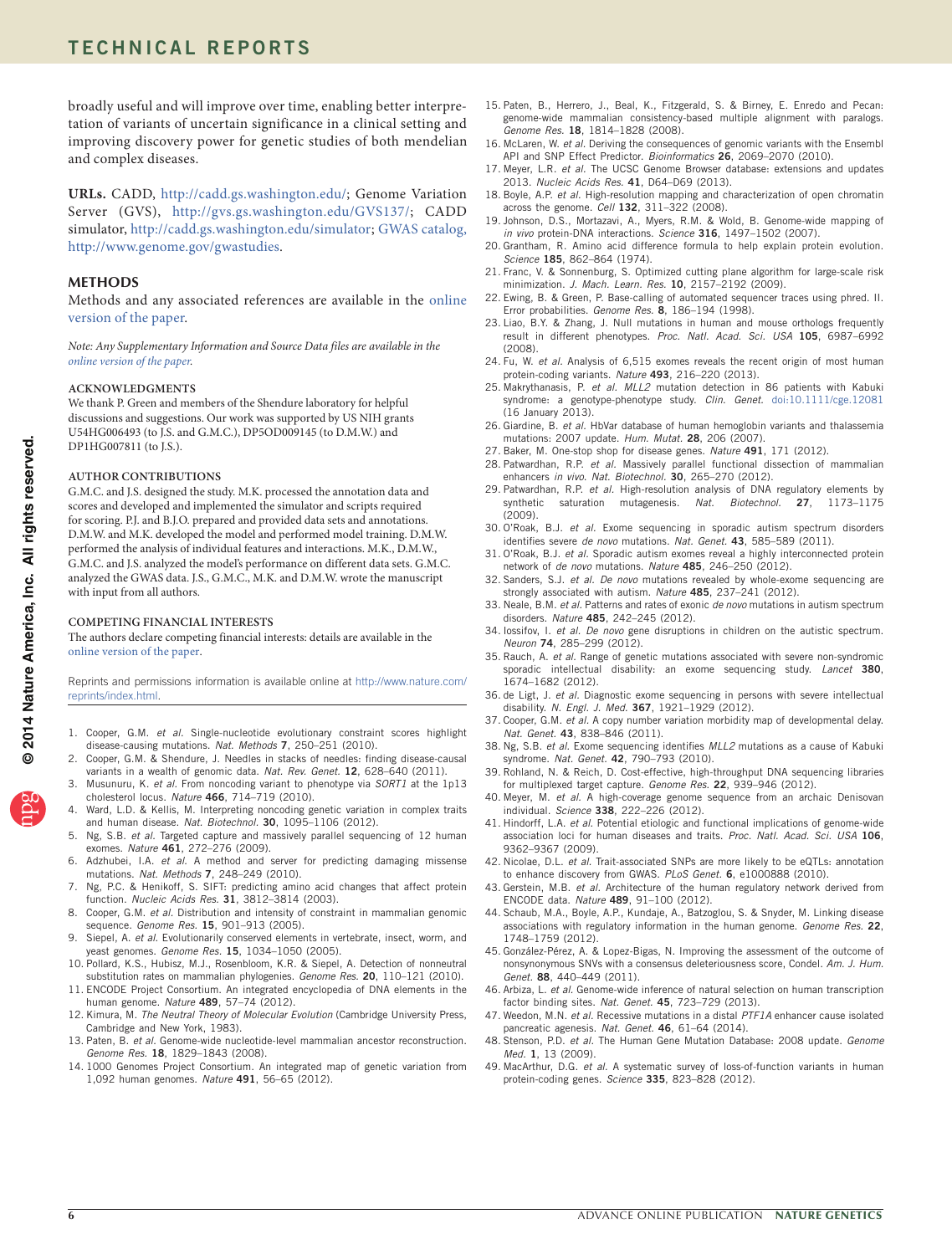### **ONLINE METHODS**

**Simulated and observed variants.** The basis of the CADD framework is to capture correlates of selective constraint as manifested in differences between simulated variants and observed human-derived changes. For simulated variants, we developed a genome-wide simulator of *de novo* germline variation. The simulator was motivated by the parameters of the General Time Reversible (GTR) model<sup>50</sup>, but, because the standard GTR model does not naturally accommodate asymmetric CpG-specific mutation rates, we used a fully empirical model of sequence evolution with a separate rate for CpG dinucleotides and local adjustment of mutation rates (**Supplementary Note**). Simulation parameters were obtained from Ensembl Enredo-Pecan-Ortheus (EPO)[13,](#page-5-9)[15](#page-5-11) whole-genome alignments of six primate species (Ensembl Compara release 66). A custom script and associated rate matrices underlying the genome-wide simulator have been made available (CADD simulator; see URLs). We applied these parameters to simulate SNV and indels on the basis of the human reference sequence (GRCh37).

For observed human-derived changes, we extracted sites where the human reference genome differed from the inferred human-chimp ancestral genome from the Ensembl EPO six-primate alignments defined above, excluding variants in the most recent data from the 1000 Genomes  $Project<sup>14</sup>$  $Project<sup>14</sup>$  $Project<sup>14</sup>$  (variant release 3 of 20110521) with a frequency of greater than 5% and including variants where the human reference carried an ancestral allele (i.e., matching the inferred human-chimpanzee ancestral sequence) but where the derived allele was observed with frequency of greater than 95% in 1000 Genomes Project data. We identified a total of 14,893,290 SNVs, 627,071 insertions and 1,107,414 deletions (less than 50 bp in length).

**Variant annotation matrix.** We used Ensembl VEP (Ensembl Gene annotation v68)[16](#page-5-12) to obtain gene model annotation for single-nucleotide and indel variants. For SNVs within coding sequence, we also obtained SIFT[7](#page-5-4) and PolyPhen-2 (ref. 6) scores from VEP. We combined output lines describing MotifFeatures with the other annotation lines, reformatted to a pure tabular format, reduced the different Consequence output values to 17 levels, and implemented a 4-level hierarchy in case of overlapping annotations (**Supplementary Note**). To the 6 VEP input-derived columns (chromosome, start, reference allele, alternative allele, variant type (SNV/INS/DEL) and length) and 26 actual VEP output-derived columns, we added 56 columns providing diverse annotations (for example, mappability scores and seg-mental duplication annotation as distributed by UCSC<sup>[51,](#page-7-1)[52](#page-7-2)</sup>; PhastCons and phyloP conservation scores<sup>53</sup> for 3 multi-species alignments<sup>9</sup> excluding the human reference sequence in score calculation; GERP++ single-nucleotides scores, element scores and *P* values<sup>54</sup>, also defined from alignments with the human reference excluded; background selection scores<sup>[40,](#page-5-38)[55](#page-7-5)</sup>; expression values, acetylation at histone H3 lysine 27 (H3K27), methylation at histone H3 lysine 4 (H3K4), trimethylation at H3K4, nucleosome occupancy and open chromatin tracks provided for ENCODE cell lines in the UCSC super tracks<sup>52</sup>; genomic segment type assignment from Segway<sup>[56](#page-7-6)</sup>; predicted transcription fac-tor binding sites and motifs<sup>[11](#page-5-7)</sup>; and overlapping ENCODE chromatin immunoprecipitation and sequencing (ChIP-seq) transcription factors<sup>11</sup>, 1000 Genome Project<sup>14</sup> and ESP<sup>[57](#page-7-7)</sup> variant status and frequencies and Grantham scores<sup>20</sup> associated with a reported amino acid substitution). A full description is provided in the **Supplementary Note**, and all columns of the obtained annotation matrix are listed in **Supplementary Table 1**.

**Imputation and final training data set.** In the annotations described above, some columns were not useful for model training or needed to be excluded from training as they differed between the simulated variants and the humanchimpanzee ancestor differences for technical reasons (see the **Supplementary Note** for a complete list; note that no allele frequency information was used in model training). We imputed missing values in genome-wide measures by the genome average obtained from the simulated data or set missing values to 0 where appropriate (**Supplementary Table 2**). Further, we created an "undefined" category for categorical annotations to accommodate missing values. To deal with missing values in annotations that were not defined for a subset of variants (for example, information only available for protein-coding genes), we set the missing values to 0 and also created indicator variables that contained a 1 if the corresponding variant was undefined and a 0 otherwise.

Because insertions and deletions may produce arbitrary length Ref/Alt and reference (oAA)/variant (nAA) amino acid sequence columns (and thus not a fixed number of categorical levels), these values were set to "*N*" for Ref/Alt and to "undefined" for nAA/oAA.

Sites from the simulation were labeled +1, and human-derived variants were labeled −1. Only insertions and deletions shorter than 50 bp were considered for model training, and the length column was capped at 49 bp for the prediction of longer events. The ratio of indel events to SNV events obtained for the simulation was 1:8.46.

**Model training.** We generated 10 training data sets by sampling an equal number of 13,141,299 SNVs, 627,071 insertions and 926,968 deletions from both the simulated variant and observed variant data sets. To train each SVM model, processed data were converted to a sparse matrix representation after converting all *n*-level categorical values to *n* individual Boolean flags. We randomly selected 1% of sites (~132,000 SNVs, 6,000 insertions and 9,000 deletions) for a test data set. All other sites were used to train linear SVMs using the LIBOCAS v0.96 library<sup>21</sup>. The SVM model fits a hyperplane as defined below.  $X_1, \ldots, X_n$  represent the 63 annotations described above (which expand to 166 features owing to the treatment of categorical annotations),  $W_1, \ldots, W_{11}$ represent the Boolean features that indicate whether a given feature (out of cDNApos, relcDNApos, CDSpos, relCDSpos, protPos, relProtPos, Grantham, PolyPhenVal and SIFTval, as well as Dst2Splice ACCEPTOR and DONOR) is undefined, 1{A} is an indicator variable for whether event *A* holds, and *D* is the set of bStatistic, cDNApos, CDSpos, Dst2Splice, GerpN, GerpS, mamPh-Cons, mamPhyloP, minDistTSE, minDistTSS, priPhCons, priPhyloP, protPos, relcDNApos, relCDSpos, relProtPos, verPhCons and verPhyloP. Because of the coding of categorical values using Boolean variables, the total number of features in this model is 949.

$$
0 = \beta_0 + \sum_{i=1}^{166} \beta_i X_i + \sum_{i=1}^{5} \sum_{j=1}^{5} \gamma_{ij} 1_{\{i\text{th Ref category and } j\text{th Alt category}\}}
$$
  
+ 
$$
\sum_{i=1}^{21} \sum_{j=1}^{21} \delta_{ij} 1_{\{i\text{th oAA category and } j\text{th nAA category}\}}
$$
  
+ 
$$
\sum_{i=1}^{11} \tau_i W_i + \sum_{i=1}^{17} \sum_{j\in D} \alpha_{ij} 1_{\{i\text{th Consequence category}\}} X_j
$$

SVM models were trained, using various values for the generalization parameter (*C*), which assigns the cost of misclassifications. Model training convergence in 2,000 iterations (~70 h) for different settings of *C* is shown in **Supplementary Figure 4**. These results indicate that model training only converges within a reasonable amount of time for *C* values around 0.0025 and below. We therefore trained models for all ten training data sets with *C* = 0.0025. We determined the average of the model parameters and used the average model.

**Model testing and validation.** We annotated all 8.6 billion possible substitutions in the human reference genome (GRCh37) and applied the model to score all possible substitutions. When scoring sites with multiple VEP annotation lines, we scored all possible annotations first and report the one with the highest deleteriousness after applying the four hierarchy levels. We mapped C scores to a Phred-like scale (scaled C scores) ranging from 1 to 99 on the basis of their ranking relative to all possible substitutions in the human reference genome, i.e., -10log<sub>10</sub> (rank/total number of substitutions).

We used several data sets extracted from the literature and public databases to examine the performance of model scores (see the **Supplementary Note** for details). (i) We determined C scores for specific gene classes motivated by the analysis performed by Khurana et al.<sup>58</sup> (i.e., HGMD<sup>48</sup>, non-immune essential genes described by Liao *et al.*[23](#page-5-21), GWAS genes as available from the catalog of published Genome-Wide Assocation Studies (GWAS catalog; see URLs), loss-of-function genes from MacArthur *et al.*[49](#page-5-23) and olfactory genes from the Ensembl 68 gene build). (ii) We downloaded 210 mutations in *KMT2D* (*MLL2*) associated with Kabuki syndrome from Makrythanasis *et al.*[25.](#page-5-25) We complemented these with 679 putatively benign variants observed in ESP<sup>[57](#page-7-7)</sup>. (iii) We downloaded a total of 119 SNVs, 30 insertions and 63 deletions